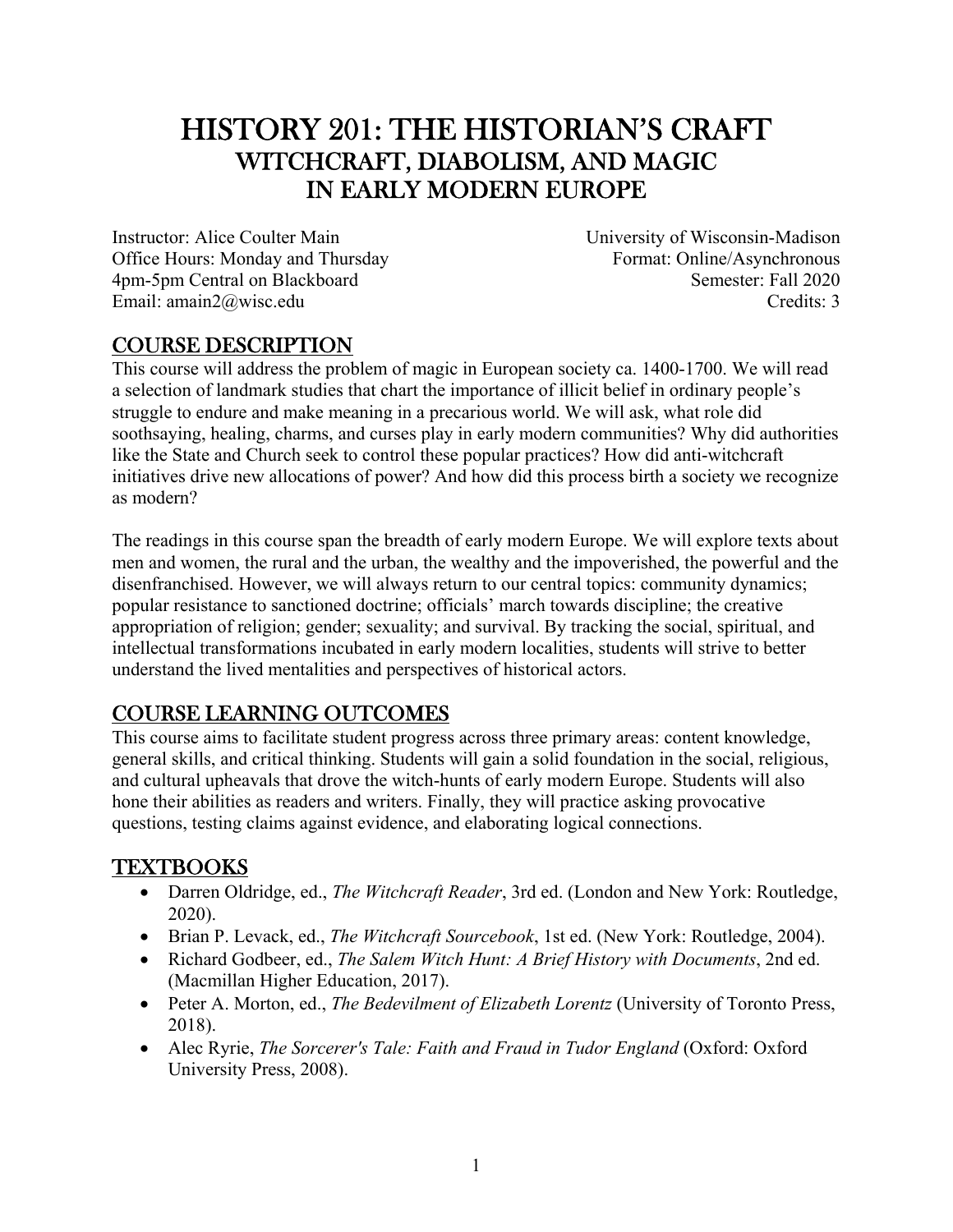Carlo Ginzburg, *The Night Battles: Witchcraft and Agrarian Cults in the Sixteenth and Seventeenth Centuries,* trans. John and Anne Tedeschi (London and New York: Taylor & Francis Group, 2011).

## ASSIGNMENTS

Students in History 201 respond to semiweekly reading reflection prompts on the course's Canvas discussion board. Posts will be due on Tuesdays and Fridays at 6:00pm Central Time.

Students will also complete one three-page historiography paper and two five-page directed primary source papers. Prompts for these papers will be distributed closer to the due date. The prompts will be interpretive and require critical thinking about the texts.

As the capstone project for this course, students will compose a final paper of 8-10 pages based on independent primary and secondary source research. With assistance from the instructor, students will select a historical incident of witchcraft, diabolism, or magic to analyze, and will produce an original argument that puts their incident in conversation with the other texts studied in this course.

To fulfill the oral communication objective of a Comm-B course, students will also give two five-minute speeches. For the first speech, students will assume the persona of a character from *The Sorcerer's Tale* and perform a courtroom monologue arguing for the guilt or innocence of the magician Gregory Wisdom. For the second speech, students will present an overview of their final paper and its findings.

All assignments will be submitted online through Canvas.

## GRADING

- Discussion Posts:  $30\%$
- Historiography Paper: 5%
- Directed Primary Source Papers: 10% each
- Oral Presentations: 5% each
- Research Paper Preparation: 10%
- Final Research Paper: 25%

## CREDIT HOURS

The credit standard for this course is met by an expectation of a total of 135 hours of student engagement with the course learning activities, which include regularly scheduled instructor/student meeting times, reading, writing, independent research, and discussion posts.

## PLAGIARISM

One of the fundamental principles of this university is that "academic honesty and integrity are fundamental to the mission of higher education and of the University of Wisconsin system" (Wisconsin Administrative Code 14.01). While what constitutes in-class cheating (copying the work of others, unauthorized use of prepared notes, etc.) is often obvious to students, plagiarism merits further elaboration.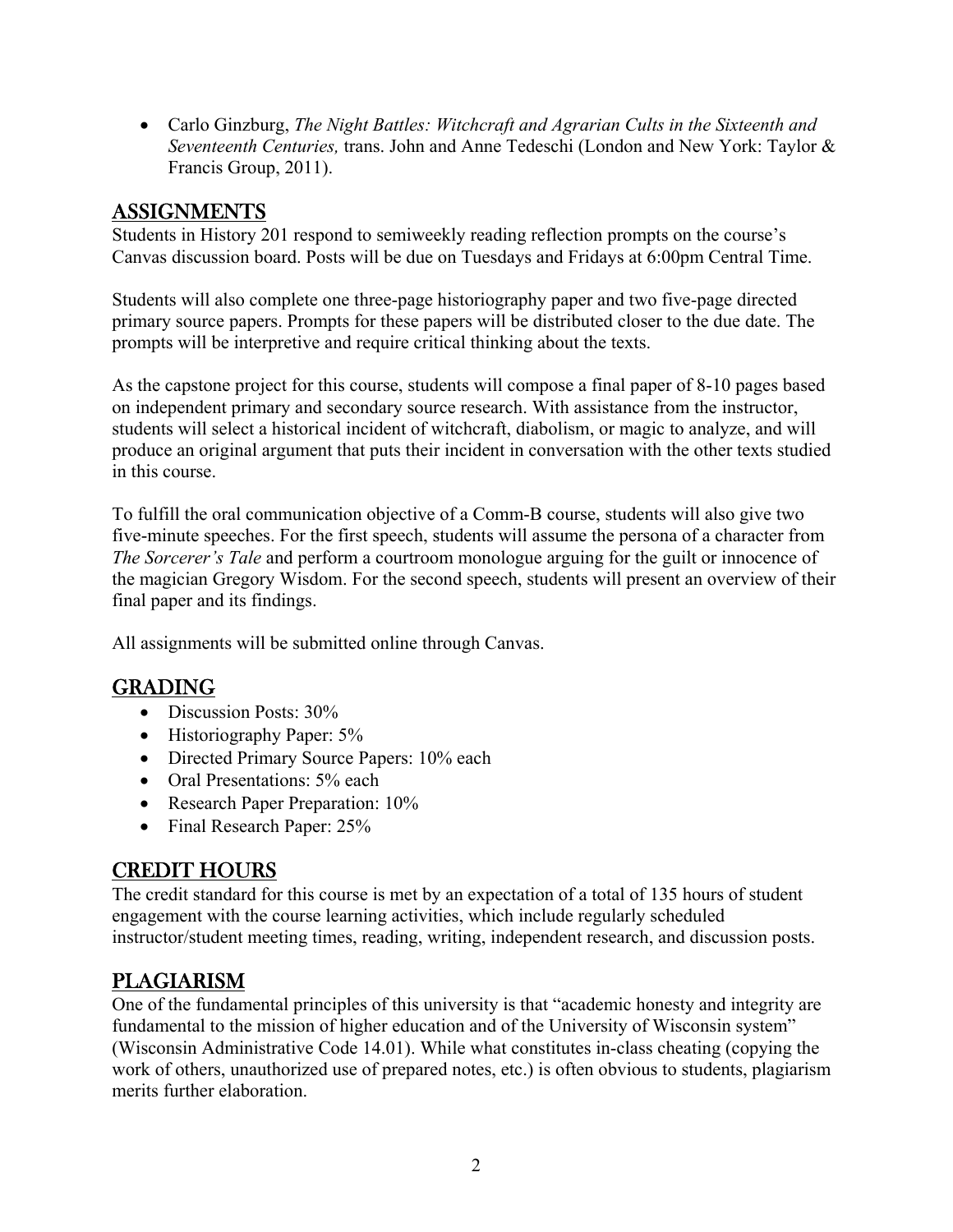Plagiarism is…

- Using someone else's words or ideas without proper documentation.
- Copying some portion of your text from another source without proper acknowledgement of indebtedness.
- Borrowing another person's specific ideas without documenting their source.
- Having another person correct or revise your work. This differs from getting feedback from a writing group, or from an individual, which you then attempt to implement.
- Turning in a paper written by another person, from an essay "service," or from a website (including reproductions of such essays or papers).

Writing handbooks are excellent sources for learning how to avoid plagiarism. The writing center has an online handbook that can be accessed at www.wisc.edu/writing. And of course, you may always talk with me if you have any questions about plagiarism.

## EMAIL POLICY

My email address is amain2@wisc.edu. I will respond to all emails by the end of the following business day at the latest. For emails relating to specific assignments, be sure to email at least one business day in advance to guarantee a timely response

## ADDITIONAL RESOURCES

- The History Lab
	- o Assistance from History Department grad students in improving your history papers
	- o https://history.wisc.edu/thehistorylab.htm
- The Writing Center
	- o Workshops, writers' groups, and one-on-one assistance to improve writing
	- o https://writing.wisc.edu/
- McBurney Resource Center
	- o Help with necessary accommodations in testing, classroom, etc.
	- o https://mcburney.wisc.edu/

### SCHEDULE

#### **UNIT 1: INTRODUCTION TO HISTORICAL INTERPRETATIONS OF WITCHCRAFT**

- **Week 1** 
	- o Wednesday, September 2: Introduction to the Course
		- Darren Oldridge, "General Introduction," in *The Witchcraft Reader*, 1-16.
		- Julian Goodare, "Modern Western Images of Witches," in *The Witchcraft Reader*, 452-456.
	- o Friday, September 4: Early Modern Mentalities, or the Cultural Backdrop to Witch-Belief
		- Euan Cameron, "Spirits in Popular Belief," in *The Witchcraft Reader*, 77- 81.
		- Joyce Miller, "Witches and Charmers in Scotland," in *The Witchcraft Reader*, 82-86.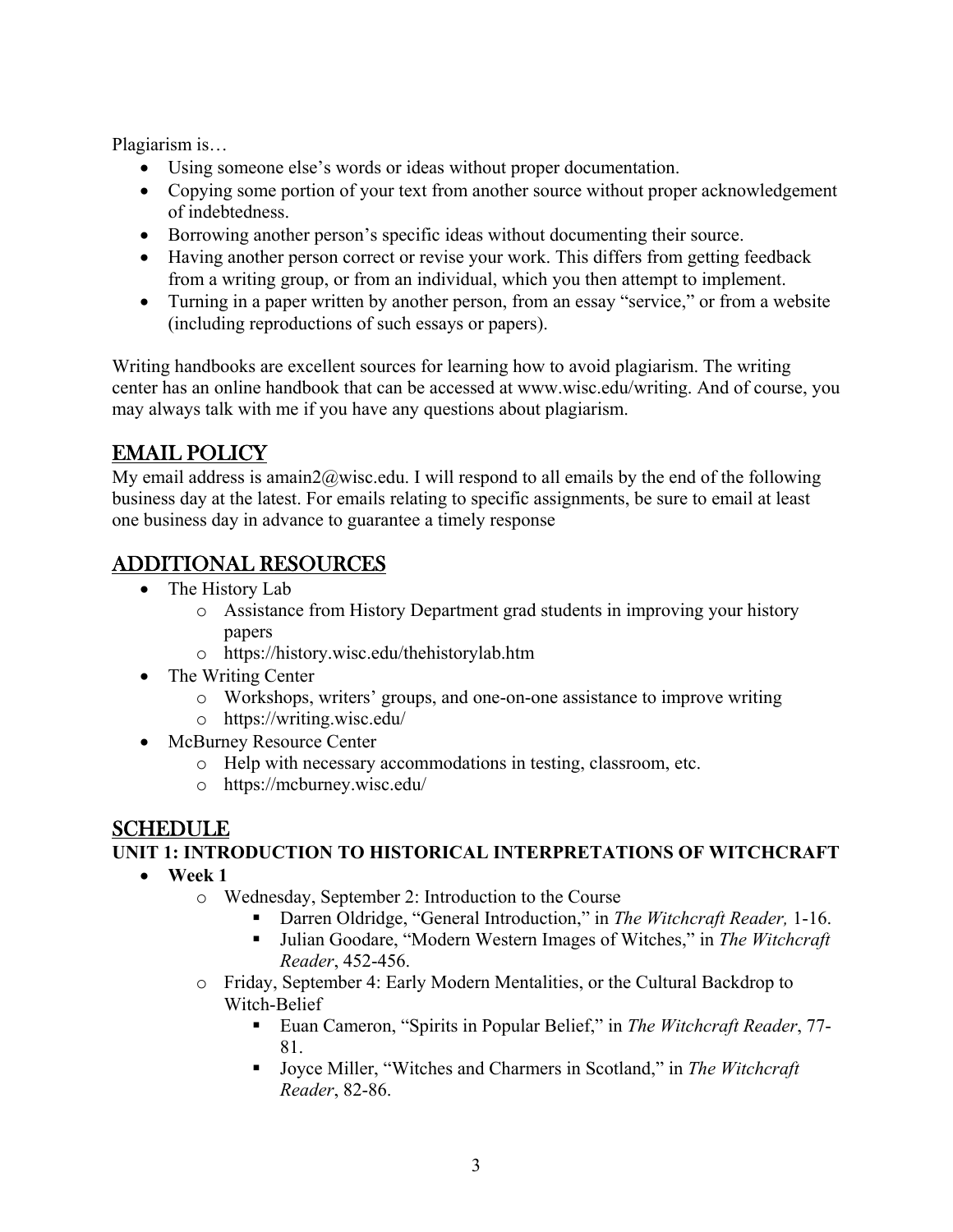- Stuart Clark, "Inversion, Misrule, and the Meaning of Witchcraft," in *The Witchcraft Reader,* 143-154.
- Heinrich Kramer, *Malleus Maleficarum*, in *The Witchcraft Sourcebook*, 57-68.
- **Week 2** 
	- o Tuesday, September 8: Community, Health, and the Social Function of Witch-Hunting
		- Robin Briggs, "The Experience of Bewitchment," in *The Witchcraft Reader,* 65-76.
		- Edward Bever, "The Medical Effects of Witchcraft in Early Modern Europe," in *The Witchcraft Reader,* 87-92.
		- Wolfgang Behringer, "Weather, Hunger, and Fear: Origins of the European Witch-Hunts in Climate, Society, and Mentality," in *The Witchcraft Reader,* 93-106.
		- "The Trial of Françatte Camont in Lorraine, 1598," in *The Witchcraft Sourcebook*, 179-184.
		- Reginald Scott, "The Unreality of Witchcraft, 1584," in *The Witchcraft Sourcebook*, 285-292.
	- o Friday, September 11: Gender and Accusations of Witchcraft
		- Jane P. Davidson, "The Myth of the Persecuted Female Healer," in *The Witchcraft Reader,* 291-294.
		- Clive Holmes, "Women, Witnesses and Witches," in *The Witchcraft Reader,* 302-322.
		- Louise Jackson, "Witches, Wives and Mothers," in *The Witchcraft Reader,* 347-360.
		- E. J. Kent, "Masculinity and Male Witches in Old and New England," in *The Witchcraft Reader,* 323-336.
		- "The confessions of witches in Guernsey, 1617," in *The Witchcraft Sourcebook,* 185-189.
- **Week 3** 
	- o Tuesday, September 15: Central Authority, Judicial Procedure, and Torture
		- Brian P. Levack, "State-Building and Witch Hunting in Early Modern Europe," in *The Witchcraft Reader,* 200-213.
		- Brian P. Levack, "The Decline of Witchcraft Prosecutions," in *The Witchcraft Reader,* 379-386.
		- Friedrich Spee, "A Condemnation of Torture, 1631," in *The Witchcraft Sourcebook,* 145-153.
		- "The confessions of Johannes Junius at Bamberg, 1628," in *The Witchcraft Sourcebook,* 198-202.
	- o Friday, September 18: Witchcraft and Religion from Early Modernity to Today
		- Stuart Clark, "Protestant Witchcraft, Catholic Witchcraft," in *The Witchcraft Reader,* 161-173.
		- Jacqueline Simpson, "Margaret Murray's Witch Cult," in *The Witchcraft Reader,* 113-119.
		- Ethan Doyle White, "Wicca as Witchcraft," in *The Witchcraft Reader*, 426-438.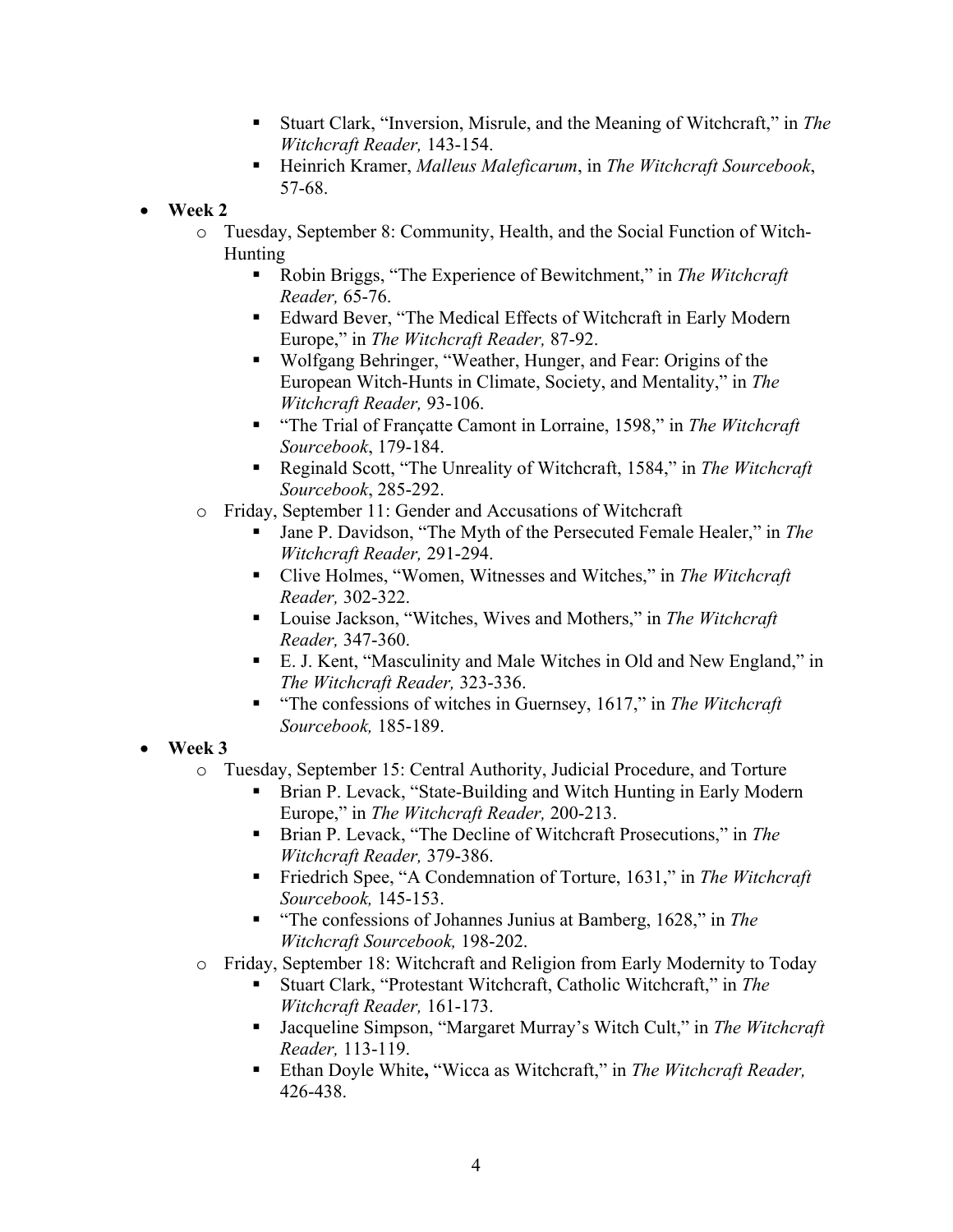#### **UNIT 2: COMMUNITY PSYCHOLOGY AND WITCH PANIC**

### **Week 4**

- o Tuesday, September 22: Introduction to the Salem Trials
	- *In Search of History: Salem Witch Trials* (film)
	- Richard Godbeer, "Introduction: Explaining the Salem Witch Hunt," in *The Salem Witch Hunt: A Brief History with Documents*, 1-31.
	- "Signs and Assaults from the Supernatural World," in *The Salem Witch Hunt: A Brief History with Documents*, 38-50.
	- "Beginnings," in *The Salem Witch Hunt: A Brief History with Documents*, 51-65.
- o Friday, September 25: Citing Sources
	- Source citation activity

### **DUE: Historiography Paper**

- **Week 5** 
	- o Tuesday, September 29: The Evidence of the Salem Trials
		- "Witches on Trial," in *The Salem Witch Hunt: A Brief History with Documents*, 67-145.
	- o Friday, October 2: Ending the Salem Trials
		- "The Witch Court under Attack," in *The Salem Witch Hunt: A Brief History with Documents*, 147-167.
		- "Aftermath," in *The Salem Witch Hunt: A Brief History with Documents*, 169-185.
		- Thesis statements video
- **Week 6** 
	- o Tuesday, October 6: Secondary Sources on the Salem Trials
		- Sarah Rivett, "Our Salem, Our Selves," *The William and Mary Quarterly* 65, no. 3 (July 2008): 495-502.
		- Elizabeth Reis, "Damned Women in Puritan New England," in *The Witchcraft Reader,* 295-301.
		- Franklin G. Mixon, Jr., "'Homo Economicus' and the Salem Witch Trials," *The Journal of Economic Education* 31, no. 2 (Spring 2000): 179- 184.
		- Veta Smith Tucker, "The Racial Metamorphosis of Tituba of Salem Village," *Journal of Black Studies* 30, no. 4 (March 2000): 624-634.
	- o Friday, October 9: Essay Structure
		- **Essay structure activity**

### **UNIT 3: UNDERSTANDING DEMONIC POSSESSION**

- **Week 7** 
	- o Tuesday, October 13: Introduction to Demonic Possession
		- Brian P. Levack, "Demonic Possession and Witchcraft," in *The Witchcraft Sourcebook,* 231-234.
		- "A Russian Witch-Trial at Lukh, 1657," in *The Witchcraft Sourcebook,*  214-219.
		- Henri Boguet, "The Possession of Loyse Maillat, 1598," in *The Witchcraft Sourcebook,* 239-242.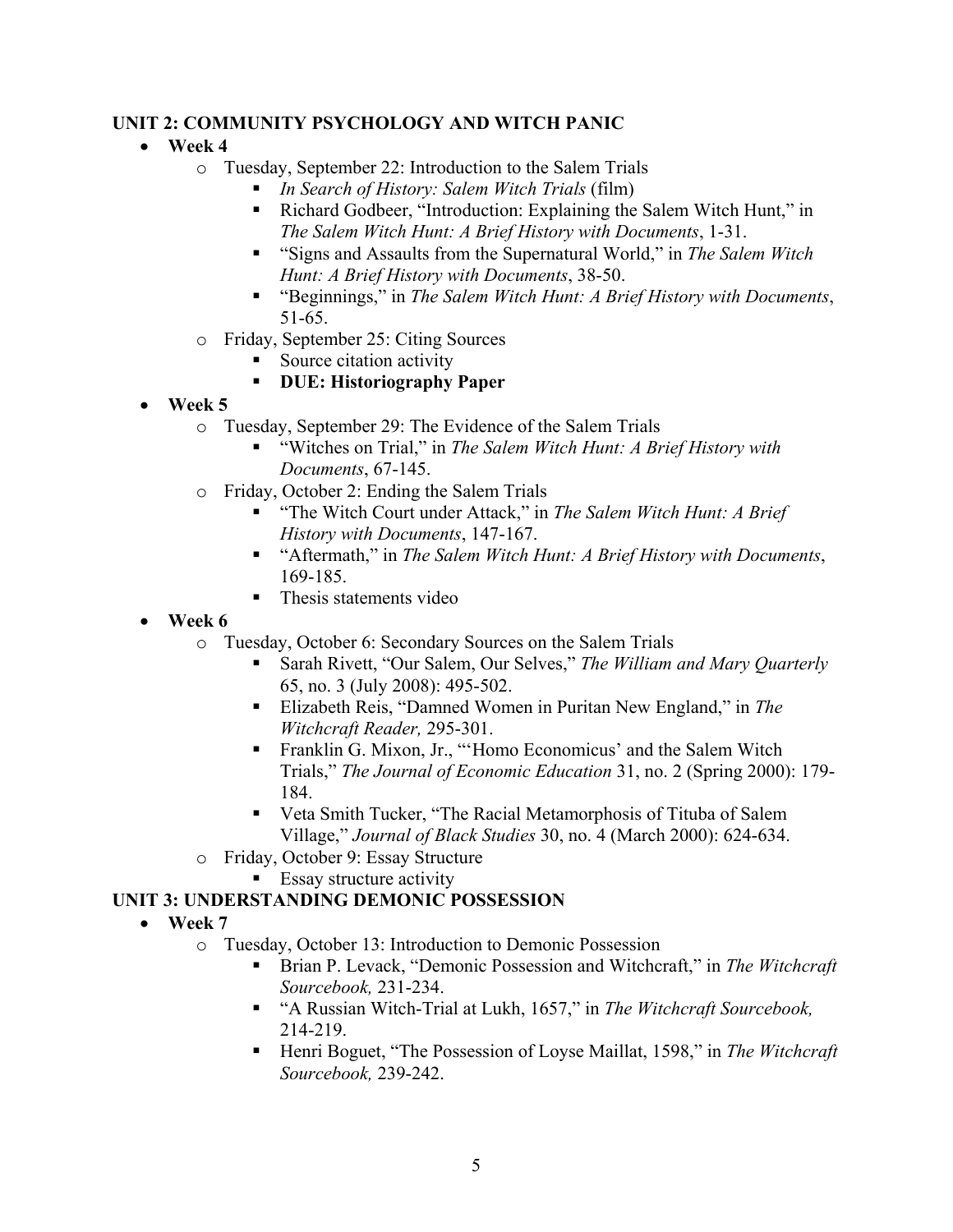- H. C. Erik Midelfort, "The Devil and the German People," in *The Witchcraft Reader,* 227-239.
- Sarah Ferber, "Ecstasy, Possession, Witchcraft," in *The Witchcraft Reader,* 257-266.
- o Friday, October 16: Prose Writing
	- Prose writing activity
	- **Due: Salem Paper**
- **Week 8**
	- o Tuesday, October 20: Introduction to the Bedevilment of Elizabeth Lorentz
		- Peter Morton, "Introduction: The Devil in the World of Elizabeth Lorentz," in *The Bedevilment of Elizabeth Lorentz*, xvii-lxii.
	- o Friday, October 23: Library Research
		- **Library research activity**
		- **Mid-semester survey**
- **Week 9**
	- o Tuesday, October 27: Elizabeth Lorentz's Trial and World
		- "The Trial of Elizabeth Lorentz," in *The Bedevilment of Elizabeth Lorentz*, 1-50.
		- Melchior Neukirch, "Devout Christian Prayers against the Devils, in the Poor Possessed People," in *The Bedevilment of Elizabeth Lorentz*, 51-64.
	- o Friday, October 30: Sample Papers on Demonic Affliction
		- Joseph Featherly, "The Black Devil Called Ergot" (2010)
		- Jael Goldfine, "Mary Warren: Empowered and Imprisoned" (2015)
		- Marika Levidow, "Physical Objects in Spectral Evidence: Legitimate Harm?" (2017)

### **UNIT 4: ALCHEMY, ASTROLOGY, AND EARLY MODERN SCIENCE**

- **Week 10**
	- o Tuesday, November 3: Introduction to Early Modern Science
		- Lawrence Principe, "Myth 4: That Alchemy and Astrology were Superstitious Pursuits that did not Contribute to Science and Scientific Understanding," in *Newton's Apple and Other Myths about Science,* ed. Ronald Numbers and Kostas Kampourakis 32-39 (Cambridge, Massachusetts; London, England: Harvard University Press, 2015) www.jstor.org/stable/j.ctt1c84d3w
		- Alec Ryrie, *The Sorcerer's Tale*, xii-33.
	- o Friday, November 6: Wisdom as Physician
		- Alec Ryrie, *The Sorcerer's Tale*, 34-63.
		- **Due: Demonic Possession Paper**
- **Week 11**
	- o Tuesday, November 10: Wisdom as Crook
		- Alec Ryrie, *The Sorcerer's Tale*, 64-108.
	- o Friday, November 13: Wisdom as Magician
		- Alec Ryrie, *The Sorcerer's Tale*, 109-149.
		- **Due: Research Paper Prospectus and Annotated Bibliography**
- **Week 12**
	- o Tuesday, November 17: Wisdom as Protestant